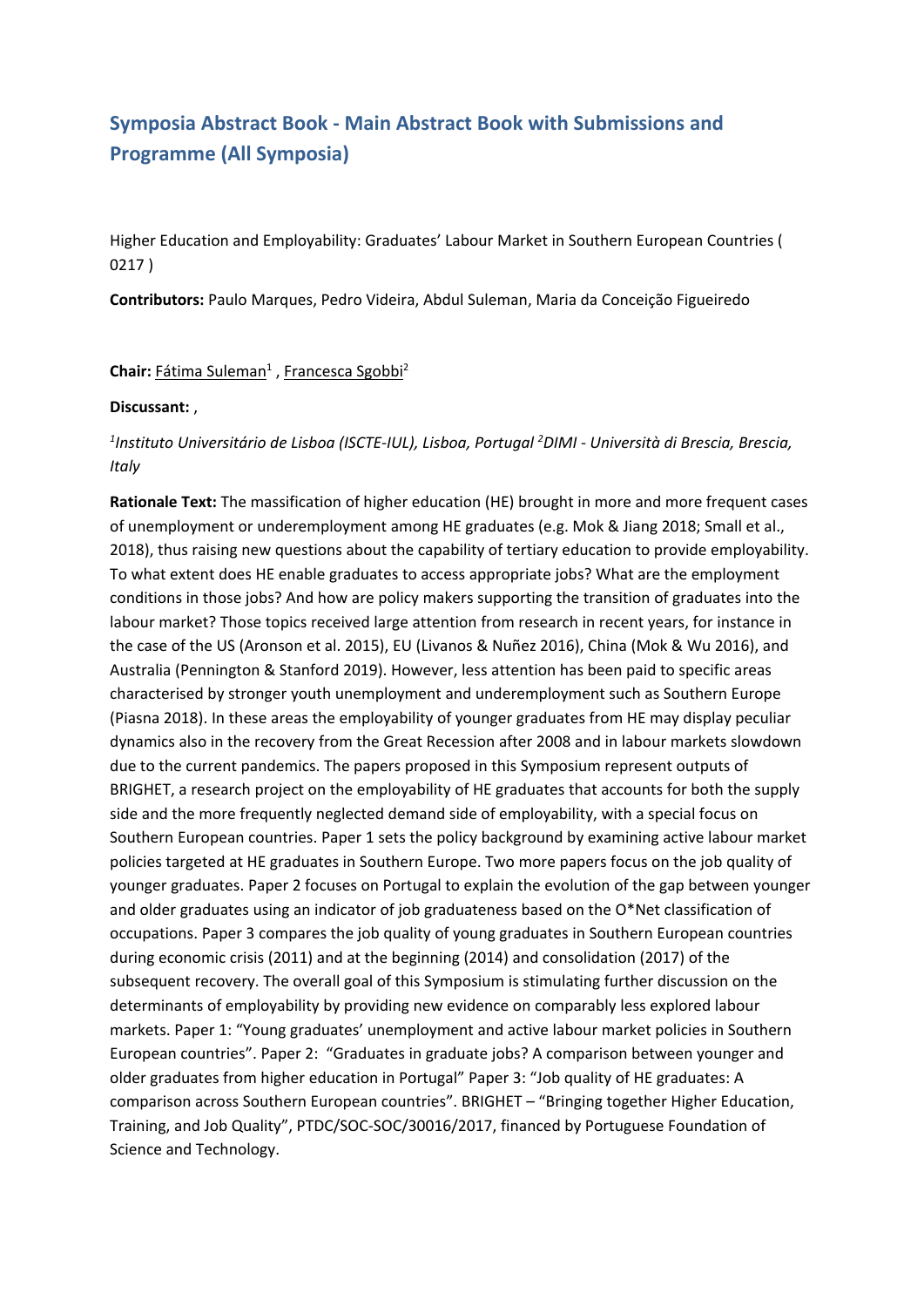## **Linked Submissions:**

Graduates in Graduate Jobs? A Comparison Between Younger and Older Graduates From Higher Education in Portugal ( 0240 )

#### Francesca Sgobbi<sup>1</sup>

*1 University of Brescia (DIMI), Brescia, Italy*

**Research Domain:** Employability, enterprise and graduate careers (EE)

**Paper Abstract:** Graduates from tertiary education transformed the Portuguese labour markets in the recent decades. Private sector employees holding <sup>a</sup> higher education (HE) certificate ramped up from 8.5% in 2002 to 19.8% in 2017. However, in the same period the wage of HE graduates aged 24- 28 plunged from 39% to 35% compared to graduates aged 54-58. Based on Quadros de Pessoal, an annual survey on Portuguese employers and employees, this paper explores what factors justify the declining returns to education for younger HE graduates. Besides taking into consideration employment quality, including employment and contractual conditions, the analysis accounts for work quality. A match with the US O\*Net classification of occupations allows capturing the nature of tasks performed by older and younger graduates, thus measuring the graduateness of occupations. The results show that change in the occupation graduateness of younger HE graduates is <sup>a</sup> positive and significant determinant of change in relative wages.

Job quality of HE graduates: A comparison across Southern European countries ( 0271 )

Fátima Suleman<sup>1</sup>, Abdul K. Suleman<sup>1</sup>, Maria da Conceição Figueiredo<sup>1</sup>

*1 ISCTE-Instituto Universitário de Lisboa, Lisbon, Portugal*

**Research Domain:** Employability, enterprise and graduate careers (EE)

**Paper Abstract:** <p style="text-align:justify">Employability skills enables young people to access jobs, while the employment conditions show the differences among skilled workers. This study examines the jobs of young graduates in Greece, Italy, Portugal, and Spain, in their transition into the labour market during economic recession (2011) and recovery (2014, 2017). Empirical analysis draws on EU-LFS data and applies fuzzy clustering to identify common job typologies. We found <em>Precarious</em>, <em>Insecure</em>, and <em>Standard-like </em>jobs. The former involves involuntarily short time flexible, temporary agency and part-time jobs, low wages, and graduates fear job termination. The <em>Insecure</em> cluster comprises voluntary and involuntary non-permanent full-time but long-term contracts, while <em>Standard-like</em> jobs provides stability, but graduates must do atypical work. The data confirm <sup>a</sup> convergence towards <sup>a</sup> nonstandard job recovery but the distribution of graduates among job categories varies across countries. In Italy and Spain prevail <em>Precarious</em> jobs, while <em>Insecure</em> and <em>Standardlike</em> predominate in Portugal and Greece.